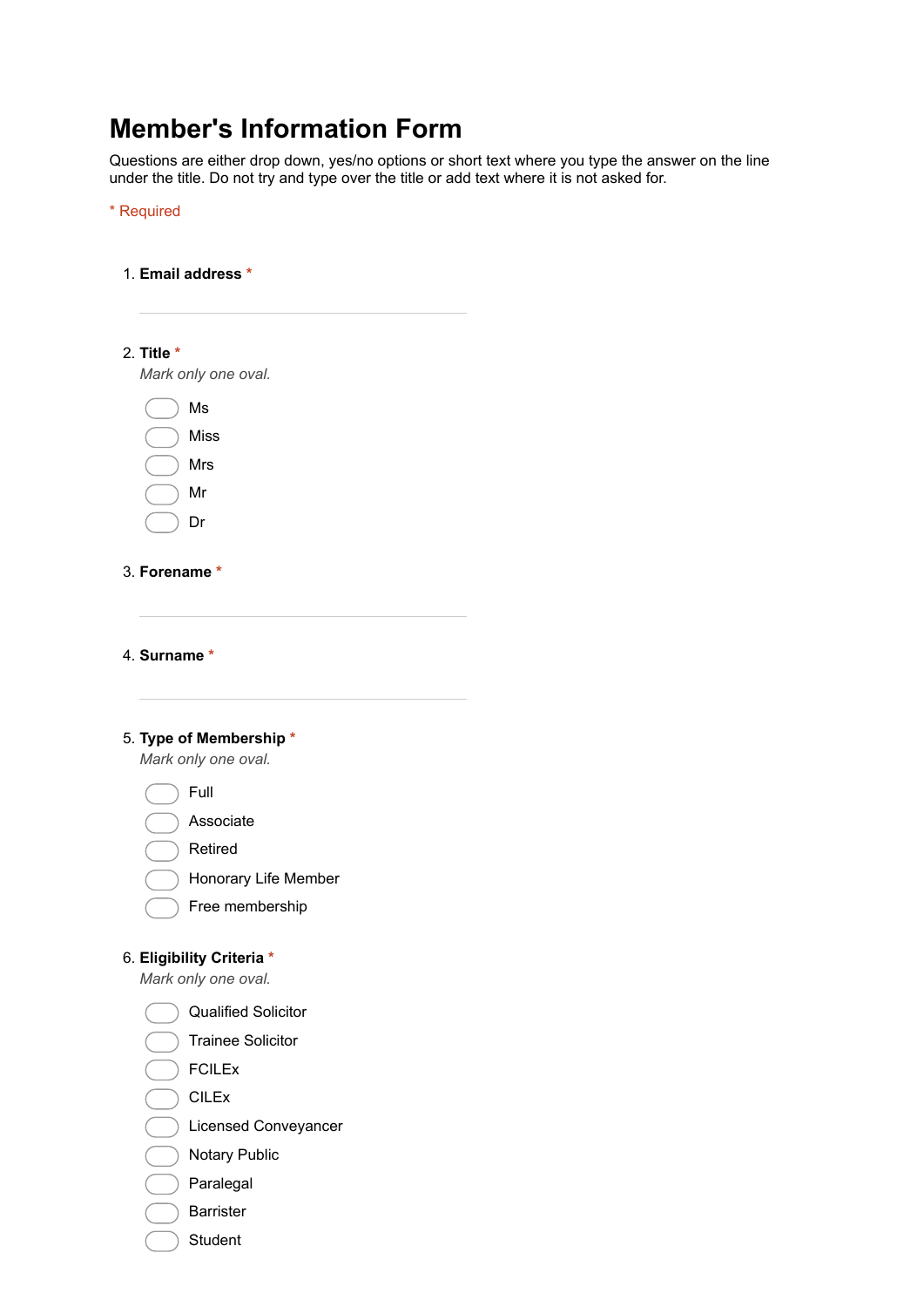## 7. **Date of training contract**

*Example: December 15, 2012*

## 8. **Date admitted**

*Example: December 15, 2012*

9. **Firm**

10. **Address Line 1 \***

11. **Address Line 2**

12. **Town \***

13. **Postcode \***

14. **DX No & Town**

15. **Work Telephone Number \***

### 16. **Mobile Number**

- 17. **Personal email address (your membership moves with you if you change firms, completing this question will enable me to maintain contact with you)**
- 18. **Compliance Role (tick all that apply)** *Check all that apply.*

MLRO **COFA** 

<u> 1980 - Johann Barbara, martx</u>

COLP

Other: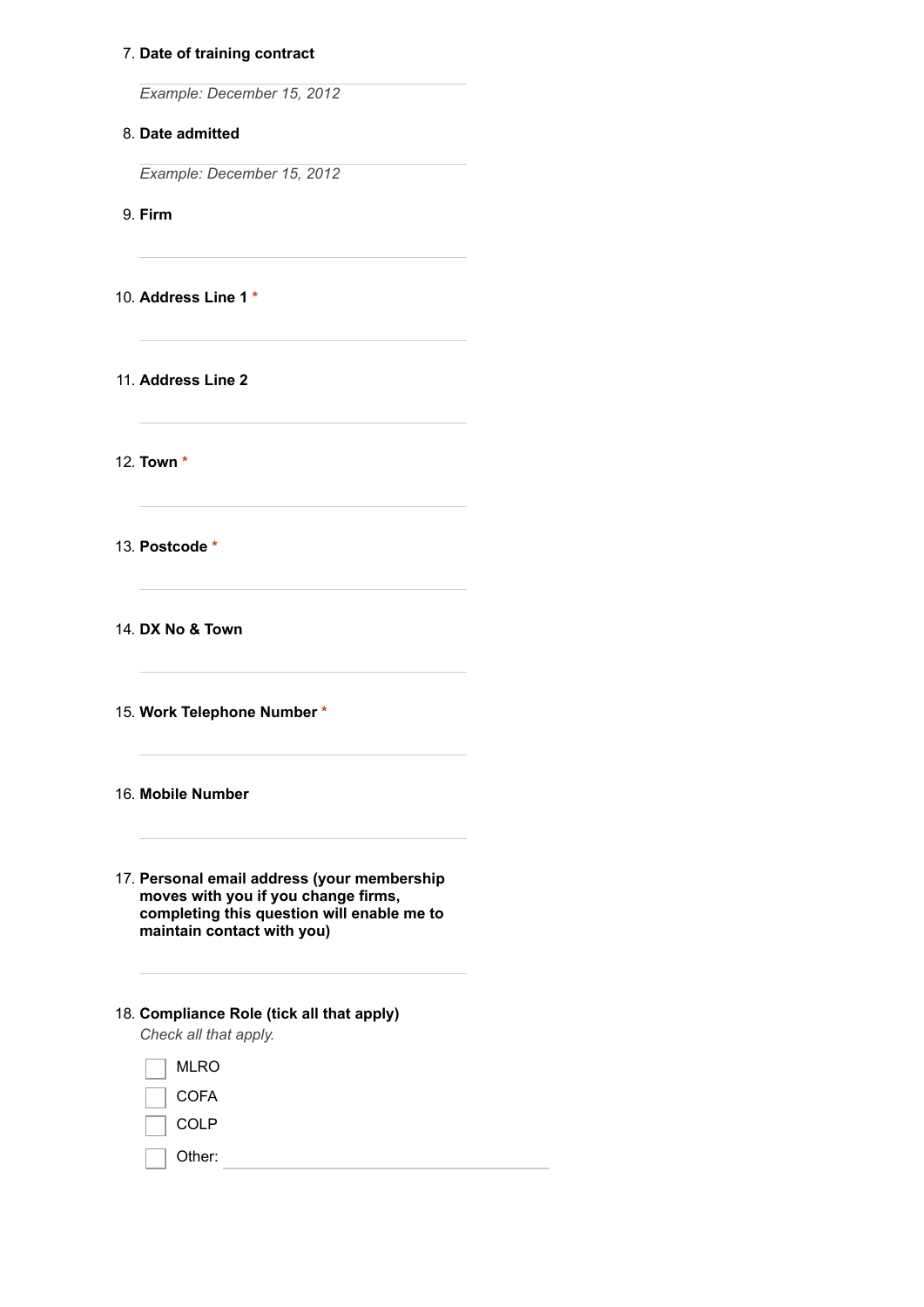### 19. **Area of Legal Expertise \***

*Mark only one oval.*

- Commercial Property
- Criminal
- Private Client
- Civil Litigation
- Family
- Dispute Resolution
- Personal Injury
- **Other**
- 20. **I confirm I have received and read the Cornwall Law Society Privacy Policy \***

*Mark only one oval.*

|  | Yes |
|--|-----|
|  | Nο  |

21. **I consent to the Cornwall Law Society sending me information about courses, campaigns, recruitment and other information relevant to my membership \***

*Mark only one oval.*

|  | Yes |
|--|-----|
|  | No  |

22. **I consent to the Cornwall Law Society sharing my information with third parties providing any seminar onto which I am booked \***

*Mark only one oval.*

|  | Yes |
|--|-----|
|  | No  |

23. **I consent to the Cornwall Law Society sharing my name, firm and work email address with third parties sponsoring or promoting a CLS seminar I may be interested in attending \*** *Mark only one oval.*

|  | Yes |
|--|-----|
|  | No  |

24. **I have less than 5 years' PQE \***

*Mark only one oval.*



25. **If Yes to the above, I would like my details shared with Cornwall Junior Law Division (JLD) to find out about initiatives and events**

*Mark only one oval.*

|  | Yes |
|--|-----|
|  | No  |